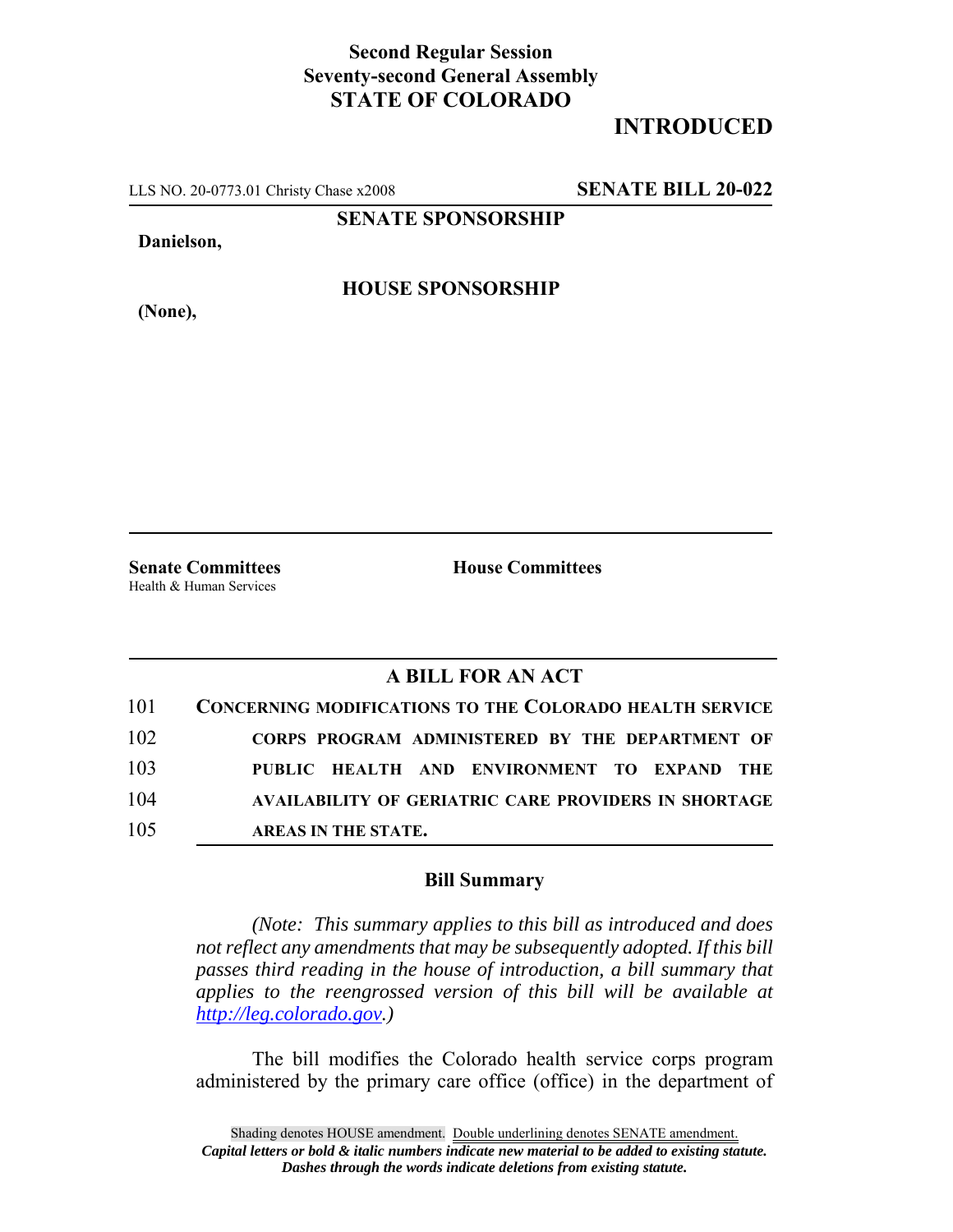public health and environment, which includes a loan repayment program, as follows:

- ! Allows geriatric advanced practice providers, which include advanced practice nurses and physician assistants, to participate in the loan repayment program on the condition of committing to provide geriatric care to older adults in health professional shortage areas for a specified period; and
- ! Requires the general assembly to annually and continuously appropriate money from the general fund to the office for the 2020-21 through the 2024-25 fiscal years to help repay loans for geriatric advanced practice providers.

1 *Be it enacted by the General Assembly of the State of Colorado:*

- 
- 2 **SECTION 1.** In Colorado Revised Statutes, 25-1.5-501, **amend**  $3 \quad (1)$  and  $(2)$  as follows:
- 

 **25-1.5-501. Legislative declaration.** (1) The general assembly hereby finds that there are areas of Colorado that suffer from a lack of health care professionals, GERIATRIC ADVANCED PRACTICE PROVIDERS, or behavioral health care providers to serve, and a lack of nursing or other health care professional faculty to train health care professionals to meet, the medical and behavioral health care needs of communities. The general assembly further finds that the state needs to implement incentives to encourage health care professionals, GERIATRIC ADVANCED PRACTICE PROVIDERS, and behavioral health care providers to practice in these underserved areas and to encourage nursing faculty and other health care professional faculty to teach health care professionals.

 (2) It is therefore the intent of the general assembly in enacting this part 5 to create a state health service corps program that uses state money, federal money, when permissible, and contributions from communities and private sources to help repay the outstanding education loans that many health care professionals, GERIATRIC ADVANCED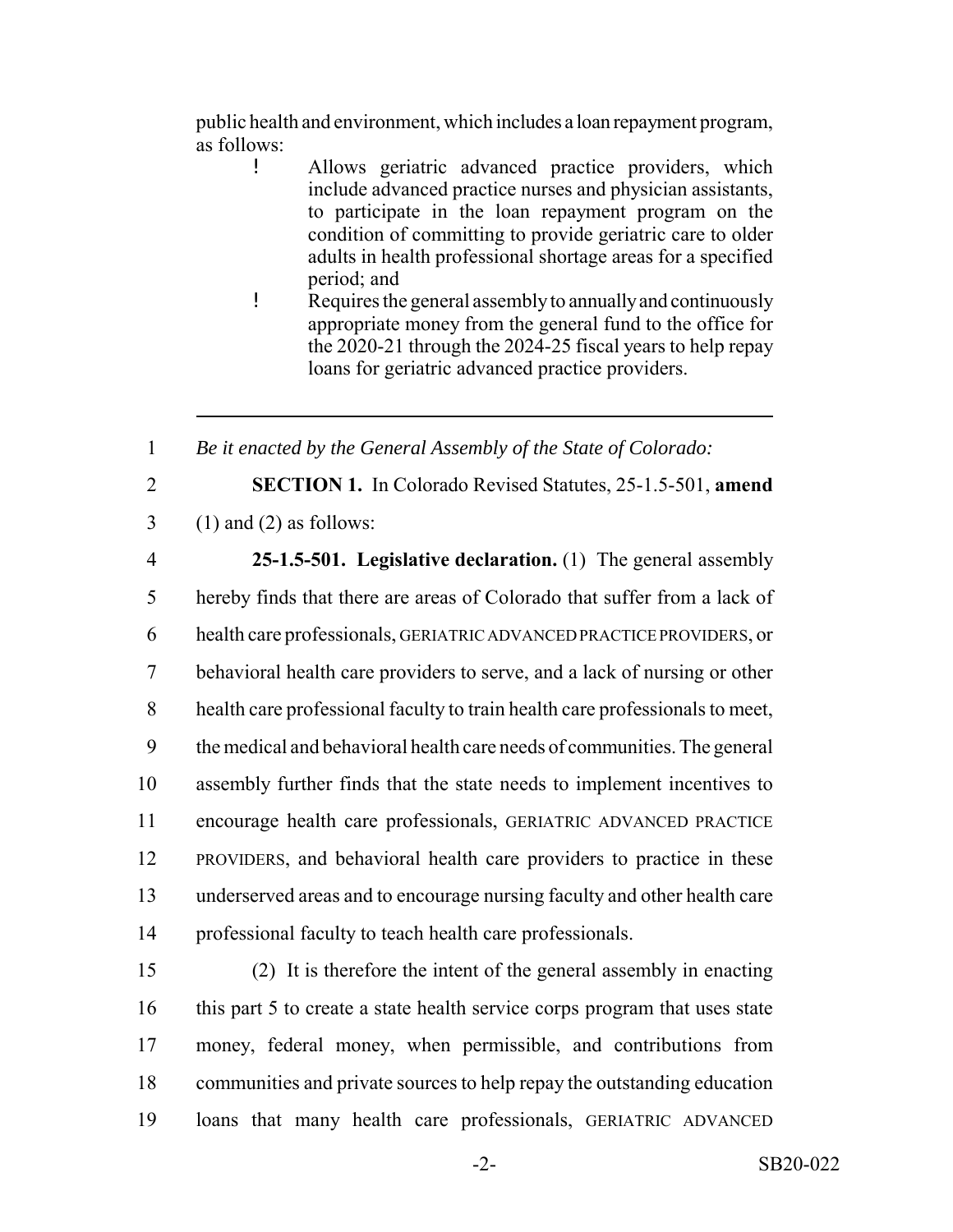PRACTICE PROVIDERS, behavioral health care providers, candidates for licensure, nursing faculty, and health care professional faculty hold. In exchange for repayment of loans incurred for the purpose of obtaining education in their chosen health care, GERIATRIC CARE, and behavioral health care professions, the health care professionals, GERIATRIC ADVANCED PRACTICE PROVIDERS, behavioral health care providers, and candidates for licensure will commit to provide health care, GERIATRIC CARE, or behavioral health care services, as applicable, in communities with underserved health care, GERIATRIC CARE, or behavioral health care needs throughout the state, and the nursing and health care professional faculty will commit to provide a specified period of service in a qualified faculty position. **SECTION 2.** In Colorado Revised Statutes, 25-1.5-502, **amend** (1) and (13); and **add** (1.2), (4.3), (4.5), and (8.5) as follows: **25-1.5-502. Definitions.** As used in this part 5, unless the context otherwise requires: (1) "Advisory council" means the Colorado health service corps 18 advisory council created pursuant to section 25-1.5-504 "ADVANCED PRACTICE PROVIDER" MEANS AN ADVANCED PRACTICE NURSE, AS DEFINED IN SECTION 12-255-104 (1), OR A PHYSICIAN ASSISTANT LICENSED 21 PURSUANT TO ARTICLE 240 OF TITLE 12. (1.2) "ADVISORY COUNCIL" MEANS THE COLORADO HEALTH SERVICE CORPS ADVISORY COUNCIL CREATED PURSUANT TO SECTION 25-1.5-504. (4.3) "GERIATRIC ADVANCED PRACTICE PROVIDER" MEANS AN ADVANCED PRACTICE PROVIDER WHO SATISFIES ONE OF THE FOLLOWING: (a) HAS COMPLETED A FORMAL POSTGRADUATE GERIATRICS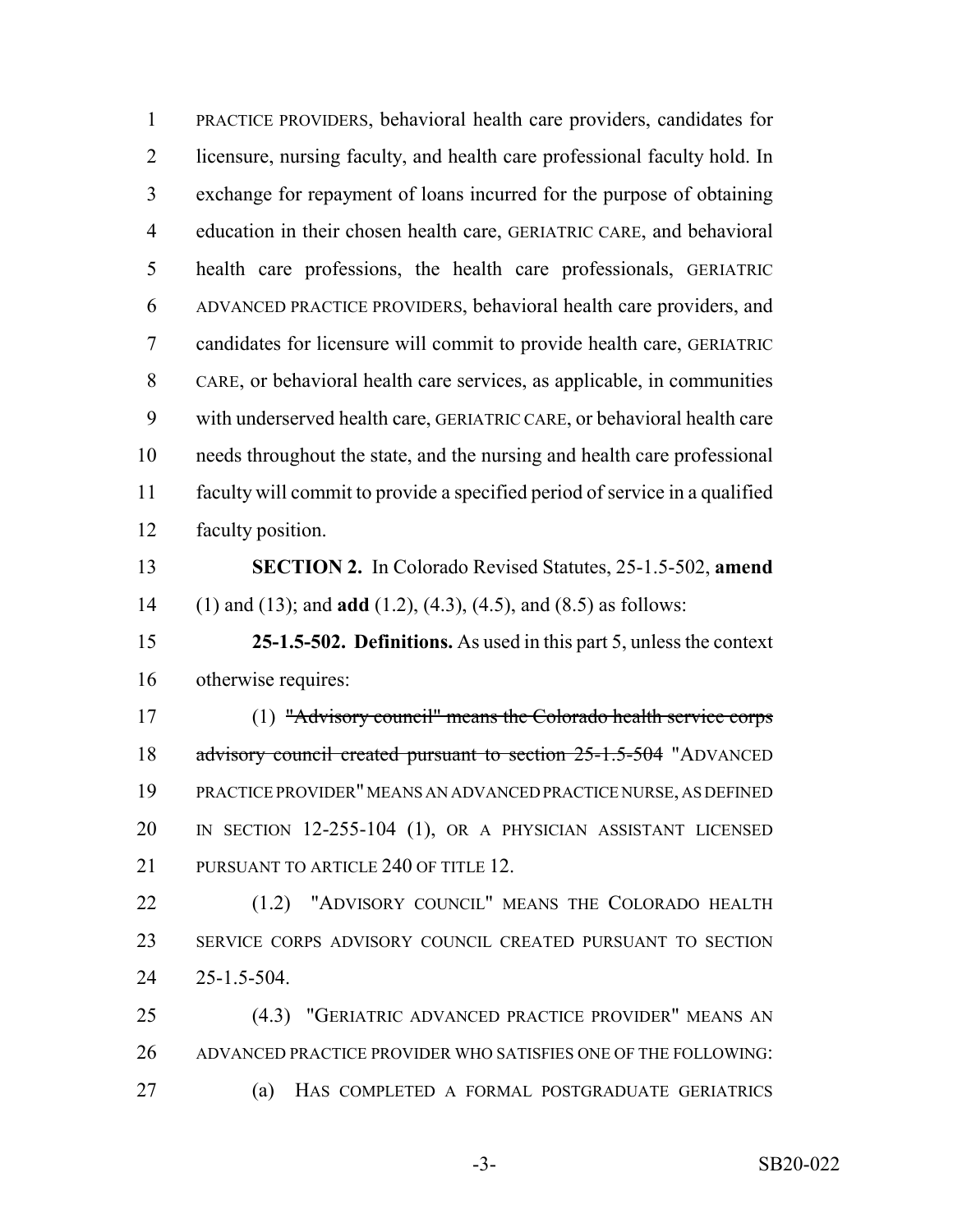TRAINING PROGRAM CONSISTING OF:

 (I) AT LEAST SIX MONTHS OF INTENSIVE POSTGRADUATE TEACHING IN GERIATRIC SYNDROMES AND THE IMPORTANCE OF PHYSICAL AND COGNITIVE FUNCTION IN THE CARE OF OLDER ADULTS; AND

 (II) A CLINICAL GERIATRIC EXPERIENCE WITH A PRIMARY CARE PANEL COMPRISED EXCLUSIVELY OF OLDER ADULTS, SEVENTY-FIVE PERCENT OF WHICH CLINICAL EXPERIENCE MUST BE OBTAINED IN OUTPATIENT, POST-ACUTE, OR HOME-BASED SETTINGS AND WHICH MAY INCLUDE NO MORE THAN A TOTAL OF TWENTY-FIVE PERCENT OF THE 10 EXPERIENCE TIME IN THE INPATIENT OR HOSPICE SETTINGS;

(b) HAS COMPLETED:

 (I) FORMAL GERIATRICS TRAINING WITHIN THE ADVANCED PRACTICE PROVIDER TRAINING PROGRAM, WHICH INCLUDES DIDACTIC TEACHING OR TRAINING ABOUT GERIATRIC SYNDROMES AND THE IMPORTANCE OF PHYSICAL AND COGNITIVE FUNCTION IN THE CARE OF OLDER ADULTS; AND

 (II) AT LEAST TWELVE MONTHS OF POSTGRADUATE CLINICAL EXPERIENCE, WITH AT LEAST FIFTY PERCENT OF CLINICAL TIME SPENT PROVIDING GERIATRIC CARE;

20 (c) HAS COMPLETED AT LEAST TWENTY-FOUR MONTHS OF POSTGRADUATE CLINICAL EXPERIENCE, WITH AT LEAST FIFTY PERCENT OF CLINICAL TIME SPENT PROVIDING GERIATRIC CARE; OR

23 (d) HAS COMPLETED A GERIATRIC TRACK CLINICAL EXPERIENCE DURING THE ADVANCED PRACTICE PROVIDER TRAINING PROGRAM, WITH AT LEAST FIFTY PERCENT OF CLINICAL TRAINING TIME SPENT PROVIDING GERIATRIC CARE.

(4.5) "GERIATRIC CARE" MEANS HEALTH CARE THAT IS PROVIDED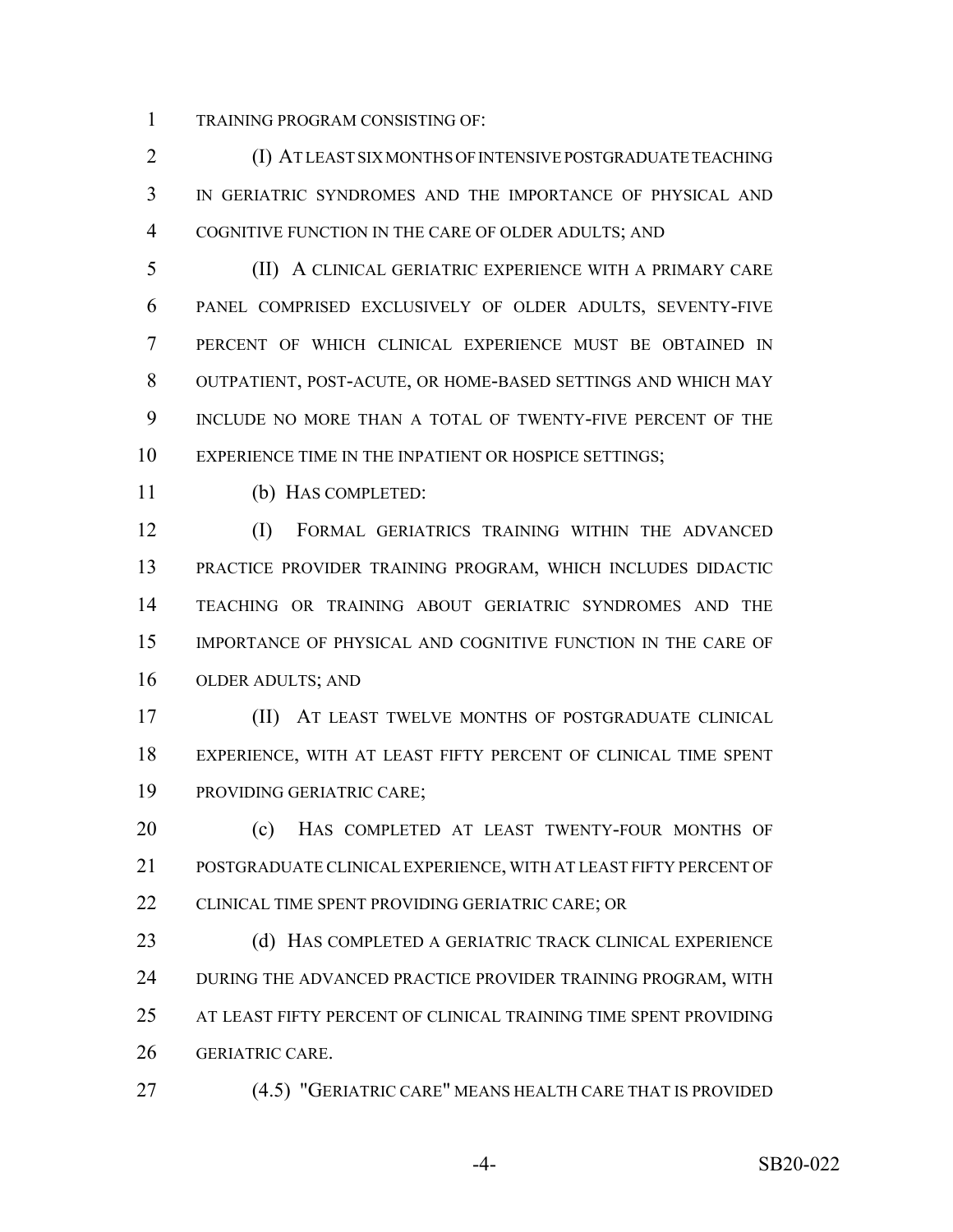TO OLDER ADULTS, INCLUDING CARE PROVIDED IN OUTPATIENT, POST-ACUTE, OR HOME-BASED SETTINGS, THAT FOCUSES ON IDENTIFYING AND MANAGING GERIATRIC SYNDROMES AND THE IMPORTANCE OF THE OLDER ADULT'S PHYSICAL AND COGNITIVE FUNCTIONAL STATUS. "GERIATRIC CARE" DOES NOT INCLUDE HOSPICE-ONLY CARE.

 (8.5) "OLDER ADULT" MEANS AN INDIVIDUAL WHO IS AT LEAST SIXTY-FIVE YEARS OF AGE.

 (13) "State-designated health professional shortage area" means an area of the state designated by the primary care office, in accordance with state-specific methodologies established by the state board by rule pursuant to section 25-1.5-404 (1)(a), as experiencing a shortage of health care professionals, GERIATRIC ADVANCED PRACTICE PROVIDERS, or behavioral health care providers.

 **SECTION 3.** In Colorado Revised Statutes, 25-1.5-503, **amend** (1)(a)(I)(B), (1)(a)(I)(C), (1)(a)(II), (1)(b), (1)(c), (2), and (6); and **add** 16 (1)(a)(I)(D), (1)(a)(III)(C), (1)(d)(IV), and (5)(c) as follows:

 **25-1.5-503. Colorado health service corps - program - creation - conditions.** (1) (a) (I) The primary care office shall maintain and administer, subject to available appropriations, the Colorado health service corps. Subject to available appropriations, the Colorado health service corps shall provide loan repayment for certain eligible:

 (B) Nursing faculty or health care professional faculty members 23 in qualified faculty positions;  $\text{and}$ 

- (C) Behavioral health care providers and candidates for licensure who provide behavioral health care services; AND
- (D) GERIATRIC ADVANCED PRACTICE PROVIDERS.
- (II) Under the Colorado health service corps, subject to the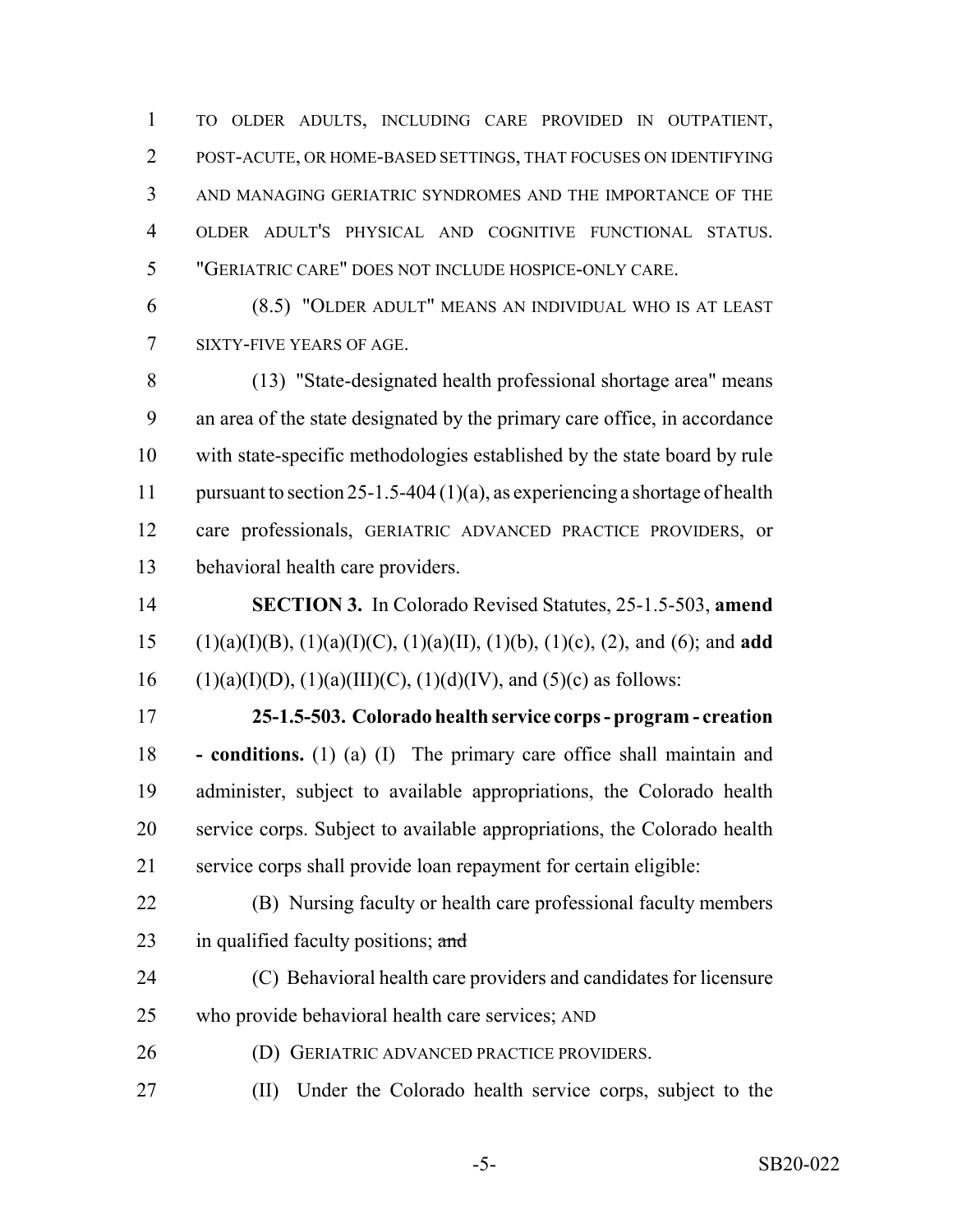limitations specified in subsection (2) of this section, upon entering into a loan contract the state may either:

 (A) Make payments on the education loans of the health care professional, behavioral health care provider, candidate for licensure, GERIATRIC ADVANCED PRACTICE PROVIDER, nursing faculty member, or health care professional faculty member; or

 (B) Agree to make an advance payment in a lump sum of all or part of the principal, interest, and related expenses of the education loans of health care professionals, behavioral health care providers, candidates for licensure, GERIATRIC ADVANCED PRACTICE PROVIDERS, nursing faculty members, or health care professional faculty members, subject to the limitations specified in subsection (2) of this section.

 (III) (C) IN CONSIDERATION FOR RECEIVING REPAYMENT OF ALL OR PART OF A GERIATRIC ADVANCED PRACTICE PROVIDER'S EDUCATION LOAN, THE GERIATRIC ADVANCED PRACTICE PROVIDER SHALL AGREE TO SPEND AT LEAST FIFTY PERCENT OF THE PROVIDER'S TIME PROVIDING GERIATRIC CARE IN HEALTH PROFESSIONAL SHORTAGE AREAS IN COLORADO.

 (b) Repayment of loans under the Colorado health service corps may be made using money in the Colorado health service corps fund. The primary care office is authorized to receive and expend gifts, grants, and donations or money appropriated by the general assembly for the purpose of implementing the Colorado health service corps. In administering the Colorado health service corps, the primary care office shall collaborate with appropriate partners as needed to maximize the federal money available to the state for state loan repayment programs through the federal department of health and human services. The selection of health care professionals, behavioral health care providers, candidates for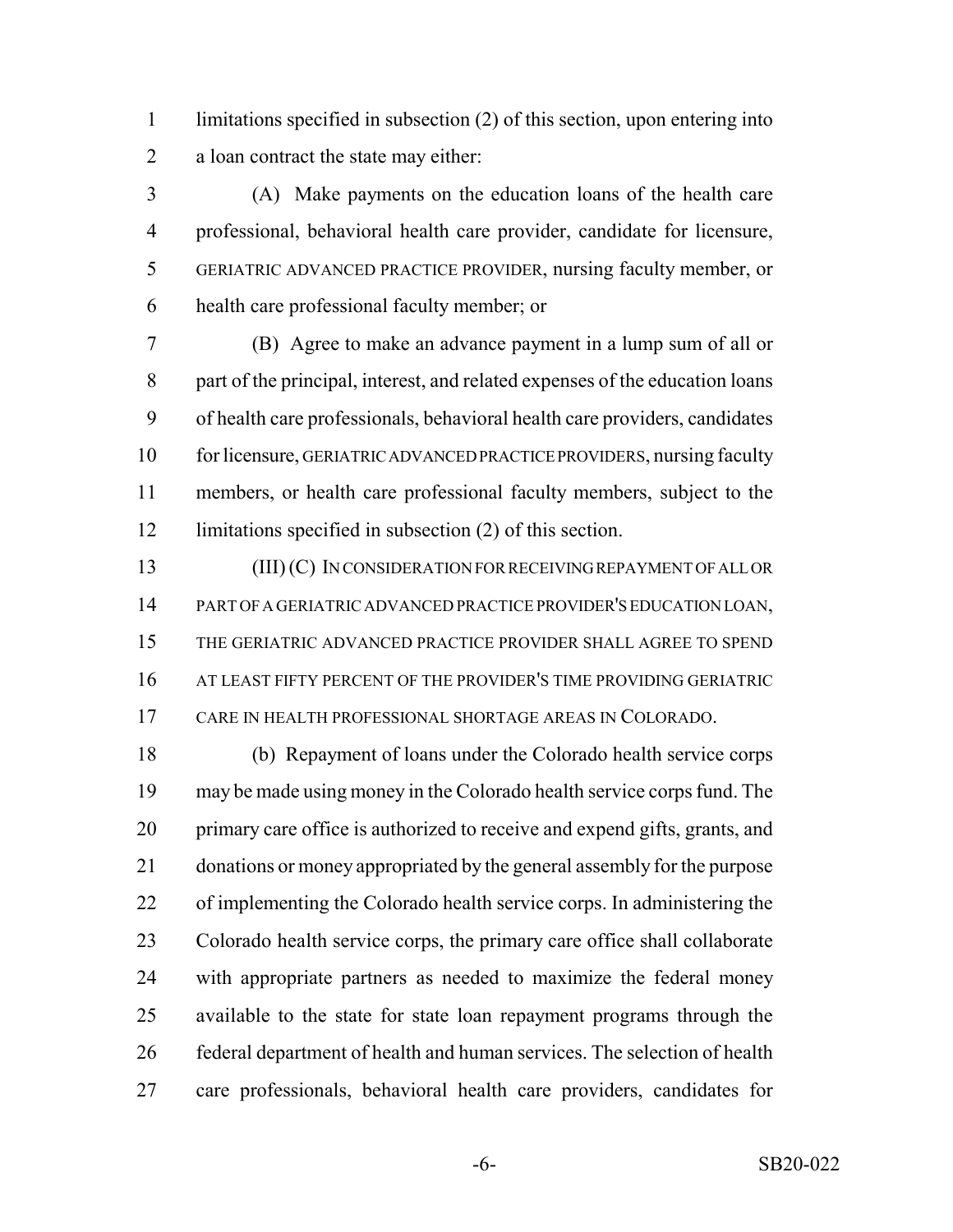licensure, GERIATRIC ADVANCED PRACTICE PROVIDERS, nursing faculty members, and health care professional faculty members for participation in the Colorado health service corps is exempt from the competitive bidding requirements of the "Procurement Code", articles 101 to 112 of title 24.

 (c) The following providers are not eligible for loan repayment through the Colorado health service corps:

 (I) Health care professionals who are not practicing in primary 9 care specialties or providing primary health services; and

 (II) Behavioral health care providers and candidates for licensure who are not providing behavioral health care services; AND

 (III) GERIATRIC ADVANCED PRACTICE PROVIDERS WHO ARE NOT PROVIDING GERIATRIC CARE IN ACCORDANCE WITH SUBSECTION 14  $(1)(a)(III)(C)$  OF THIS SECTION.

 (d) (IV) AS A CONDITION OF RECEIVING A LOAN REPAYMENT THROUGH THE COLORADO HEALTH SERVICE CORPS, A GERIATRIC ADVANCED PRACTICE PROVIDER MUST ENTER INTO A CONTRACT PURSUANT TO WHICH THE GERIATRIC ADVANCED PRACTICE PROVIDER AGREES TO PROVIDE GERIATRIC CARE FOR AT LEAST TWO YEARS IN A COMMUNITY THAT IS LOCATED IN A HEALTH PROFESSIONAL SHORTAGE AREA. THE GERIATRIC ADVANCED PRACTICE PROVIDER, THE PRIMARY CARE OFFICE, AND THE COMMUNITY EMPLOYER WITH WHICH THE GERIATRIC ADVANCED PRACTICE PROVIDER IS PRACTICING MUST BE PARTIES TO THE CONTRACT.

 (2) Subject to available appropriations, the primary care office shall annually select health care professionals, behavioral health care providers, candidates for licensure, GERIATRIC ADVANCED PRACTICE PROVIDERS, nursing faculty members, and health care professional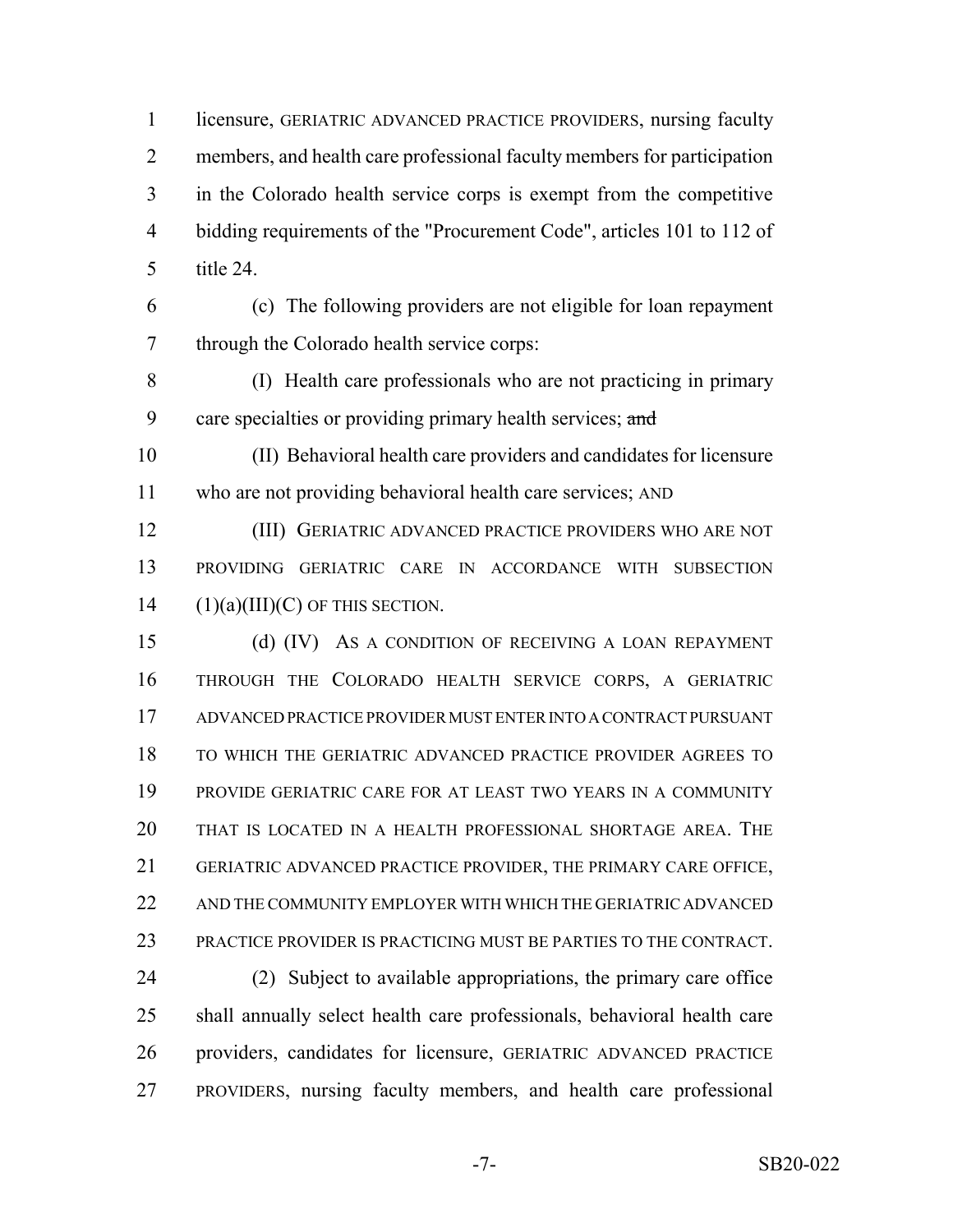members from the list provided by the advisory council pursuant to 2 section 25-1.5-504 (5)(a) to participate in the Colorado health service corps.

 (5) (c) FOR A GERIATRIC ADVANCED PRACTICE PROVIDER APPLYING TO PARTICIPATE IN THE COLORADO HEALTH SERVICE CORPS, THE ADVISORY COUNCIL SHALL PRIORITIZE GERIATRIC ADVANCED PRACTICE PROVIDER APPLICANTS WHO ARE:

8 (I) PROVIDING GERIATRIC CARE IN A RURAL SETTING, BUT THE ADVISORY COUNCIL MAY ALSO CONSIDER APPLICANTS PROVIDING GERIATRIC CARE IN AN UNDERSERVED URBAN SETTING;

 (II) PRACTICING WITH A NONPROFIT ENTITY, BUT THE ADVISORY COUNCIL MAY ALSO CONSIDER APPLICANTS WHO ARE PRACTICING WITH A FOR-PROFIT ENTITY IF THERE ARE NOT APPROPRIATE POSITIONS AVAILABLE 14 WITH A NONPROFIT ENTITY IN THE AREA BEING SERVED; AND

 (III) WILLING TO SERVE AS A CLINICAL PRECEPTOR FOR ADVANCED PRACTICE PROVIDERS AND OTHER PROVIDERS SEEKING TRAINING IN GERIATRIC CARE.

 (6) A contract for loan repayment entered into pursuant to this part 5 must not include terms that are more favorable to health care 20 professionals, behavioral health care providers, or candidates for licensure, OR GERIATRIC ADVANCED PRACTICE PROVIDERS than the most favorable terms that the secretary of the federal department of health and human services is authorized to grant under the national health services corps program. In addition, each contract must include penalties for breach of contract that are at least as stringent as those available to the secretary of the federal department of health and human services. In the event of a breach of contract for a loan repayment entered into pursuant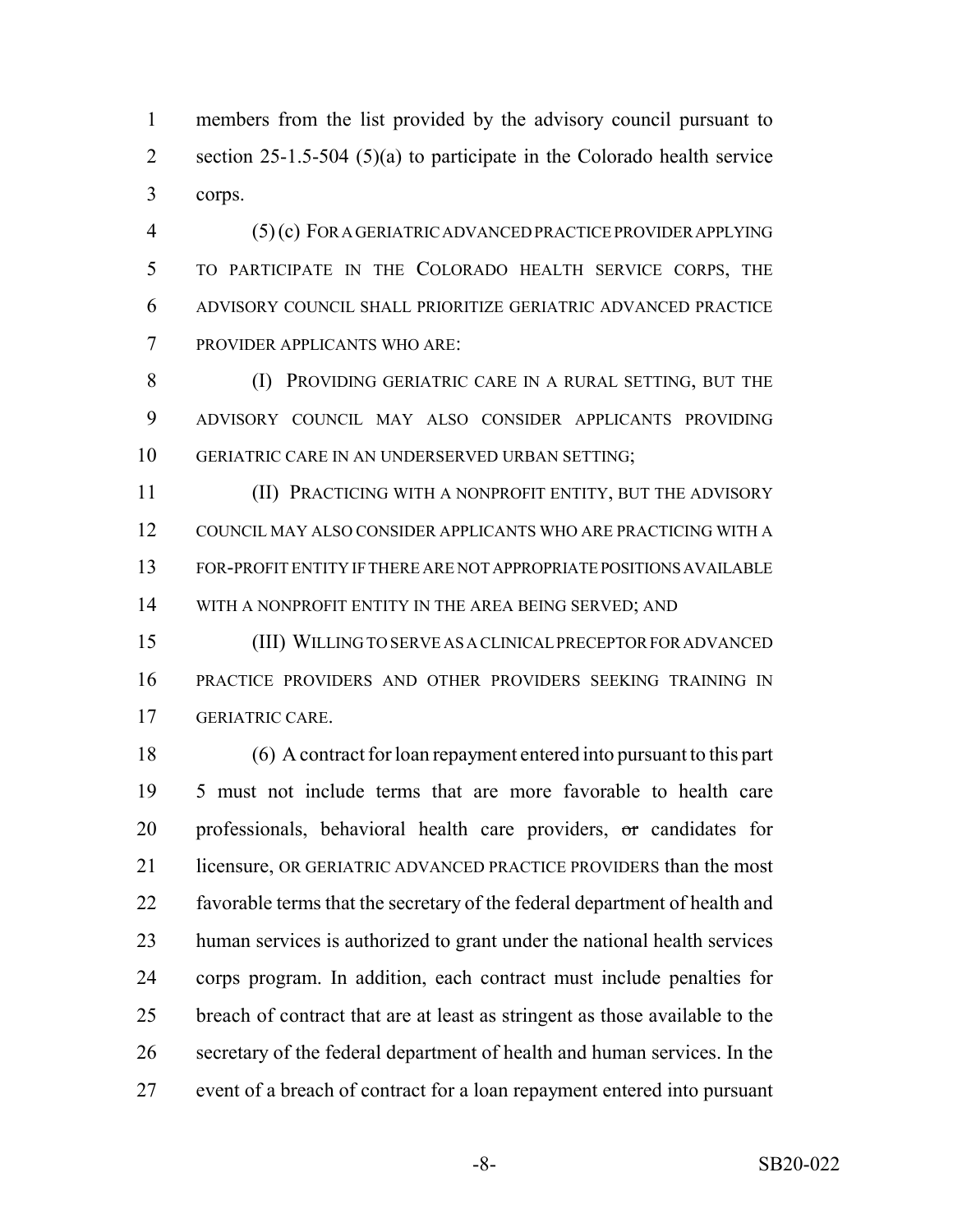to this part 5, the primary care office shall enforce the contract and collect any damages or other penalties owed.

 **SECTION 4.** In Colorado Revised Statutes, 25-1.5-504, **amend** (2) introductory portion, (2)(n), (2)(o), and (5)(a); and **add** (2)(p) as follows:

 **25-1.5-504. Colorado health service corps advisory council - creation - membership - duties.** (2) The advisory council consists of 8 fifteen SIXTEEN members appointed by the governor as provided in this subsection (2). In appointing members of the advisory council, the governor shall ensure that the advisory council includes at least one representative from each of the following organizations OR PRACTICE AREAS:

 (n) A membership organization representing substance use 14 disorder service providers; and

 (o) A licensed or certified addiction counselor who has experience in rural health, safety net clinics, or health equity; AND

 (p) A PHYSICIAN WHO PROVIDES GERIATRIC CARE OR A GERIATRIC ADVANCED PRACTICE PROVIDER.

 (5) (a) The advisory council shall review applications received from health care professionals, behavioral health care providers, candidates for licensure, GERIATRIC ADVANCED PRACTICE PROVIDERS, nursing faculty members, and health care professional faculty members to participate in the Colorado health service corps. Subject to available appropriations and federal requirements concerning eligibility for federal loan repayment matching funds, the advisory council shall annually select health care professionals, behavioral health care providers, candidates for licensure, GERIATRIC ADVANCED PRACTICE PROVIDERS, nursing faculty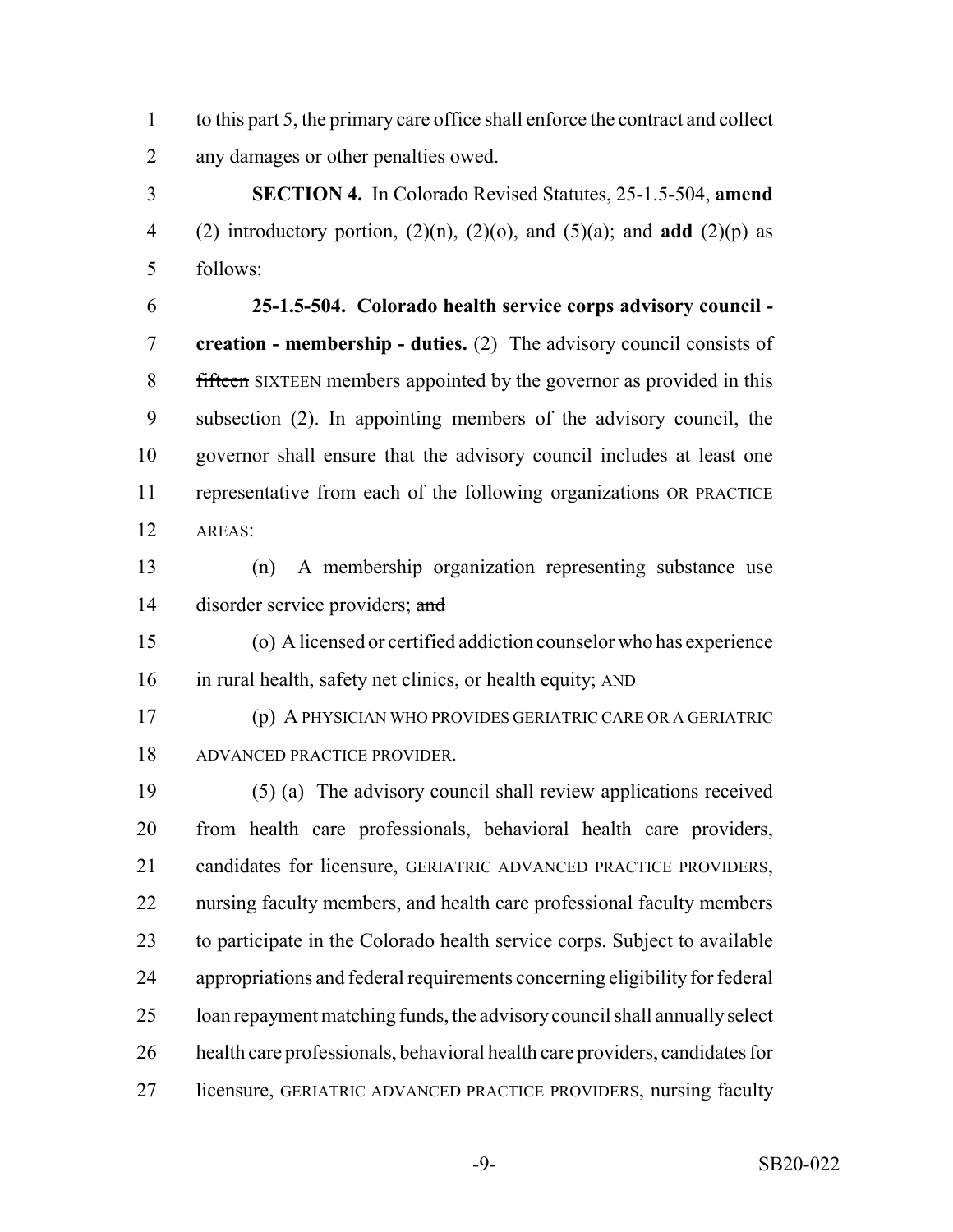members, and health care professional faculty members to participate in the Colorado health service corps and shall forward its list of selected participants to the primary care office.

 **SECTION 5.** In Colorado Revised Statutes, 25-1.5-505, **amend** 5 (1) introductory portion,  $(1)(a)$ , and  $(1)(d)$  as follows:

 **25-1.5-505. Advisory council - report.** (1) On or before December 1, 2011, and on or before December 1 every two years thereafter, the primary care office, with assistance from the advisory council, shall submit to the governor, the health and human services 10 committee of the senate, the committees on health AND insurance and environment and on public health care and human services of the house of representatives, or any successor committees, a report that includes, at a minimum, the following information:

 (a) A description of the health care professionals, behavioral health care providers, candidates for licensure, GERIATRIC ADVANCED PRACTICE PROVIDERS, nursing faculty members, and health care professional faculty members participating in the Colorado health service corps program and the scholarship program;

 (d) An analysis of the effects of the Colorado health service corps program and the scholarship program on addressing the health care, GERIATRIC CARE, and behavioral health care needs of communities in Colorado;

 **SECTION 6.** In Colorado Revised Statutes, 25-1.5-506, **add** (5) as follows:

 **25-1.5-506. Colorado health service corps fund - created - acceptance of grants and donations - annual appropriation from marijuana tax cash fund and general fund - repeal.** (5) (a) FOR THE